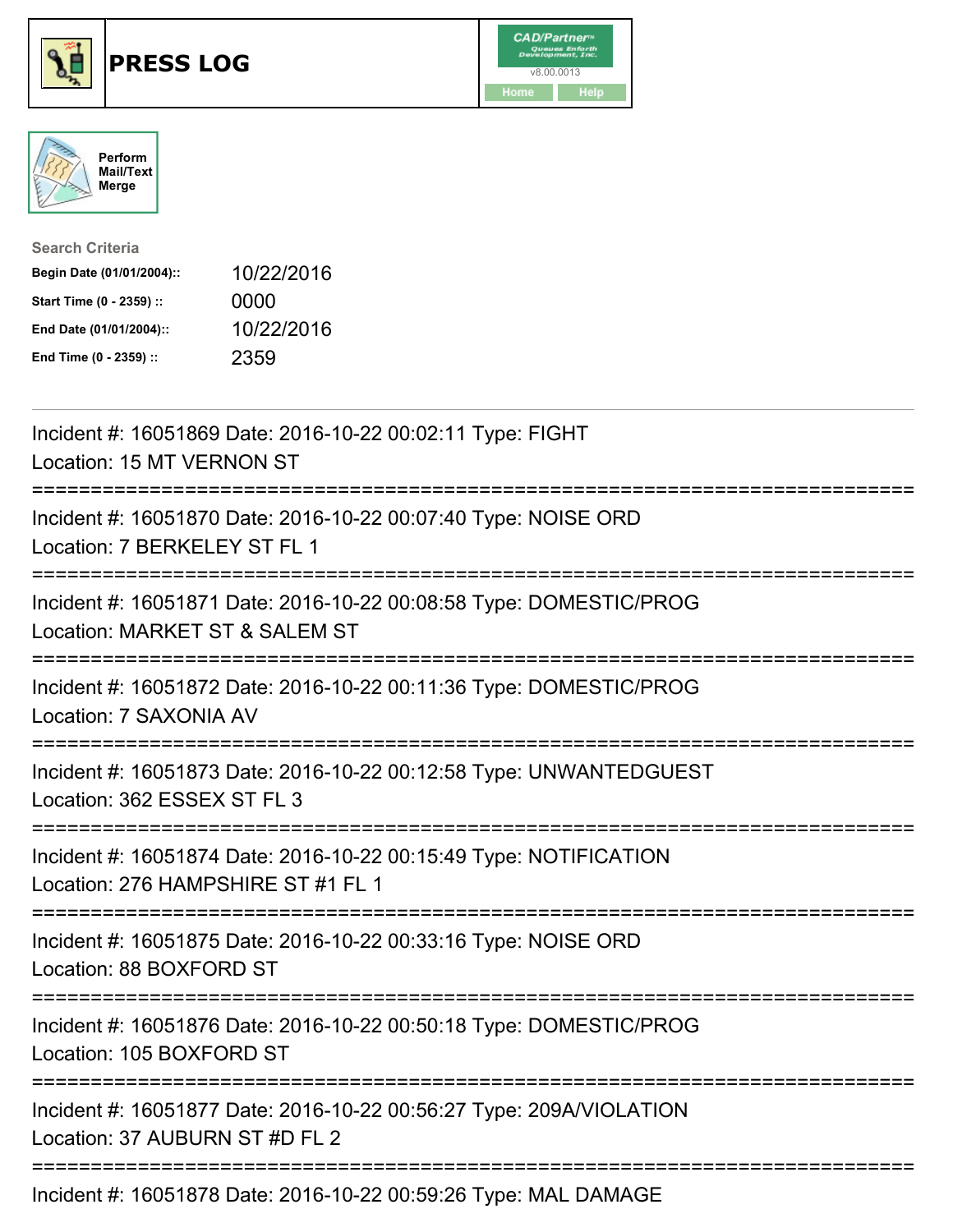| Location: 19 POPLAR ST FL 3                                                                                                            |
|----------------------------------------------------------------------------------------------------------------------------------------|
| Incident #: 16051879 Date: 2016-10-22 01:15:13 Type: MAL DAMG PROG<br>Location: 632 ANDOVER ST<br>==================================== |
| Incident #: 16051880 Date: 2016-10-22 01:18:14 Type: DISTURBANCE<br>Location: 12 WASHINGTON WY                                         |
| Incident #: 16051881 Date: 2016-10-22 01:19:23 Type: NOISE ORD<br>Location: 79 HAVERHILL ST                                            |
| Incident #: 16051882 Date: 2016-10-22 01:24:10 Type: LOUD NOISE<br>Location: 280 JACKSON ST FL 1                                       |
| Incident #: 16051883 Date: 2016-10-22 01:36:08 Type: M/V STOP<br><b>Location: FERRY ST</b>                                             |
| ====================================<br>Incident #: 16051884 Date: 2016-10-22 01:39:23 Type: DK (DRUNK)<br>Location: 262 JACKSON ST #2 |
| Incident #: 16051885 Date: 2016-10-22 01:43:51 Type: DOMESTIC/PROG<br>Location: 43 DOYLE ST #2                                         |
| Incident #: 16051886 Date: 2016-10-22 01:48:11 Type: AUTO ACC/NO PI<br>Location: ARLINGTON ST & SPRUCE ST                              |
| Incident #: 16051887 Date: 2016-10-22 02:12:44 Type: M/V STOP<br>Location: LAWRENCE ST & PARK ST                                       |
| Incident #: 16051888 Date: 2016-10-22 02:23:52 Type: TRESPASSING<br>Location: 40 LAWRENCE ST #324 FL 3                                 |
| Incident #: 16051889 Date: 2016-10-22 02:37:17 Type: FIGHT<br>Location: 5 FITZ ST                                                      |
| Incident #: 16051890 Date: 2016-10-22 02:42:10 Type: SUS PERS/MV<br>Location: 151 BAILEY ST                                            |
| Incident #: 16051891 Date: 2016-10-22 02:46:21 Type: NOISE ORD<br><b>Location: SARGENT AV</b>                                          |
| Incident #: 16051802 Date: 2016 10 22 02:51:33 Type: FICHT                                                                             |

Incident #: 16051892 Date: 2016-10-22 02:51:33 Type: FIGHT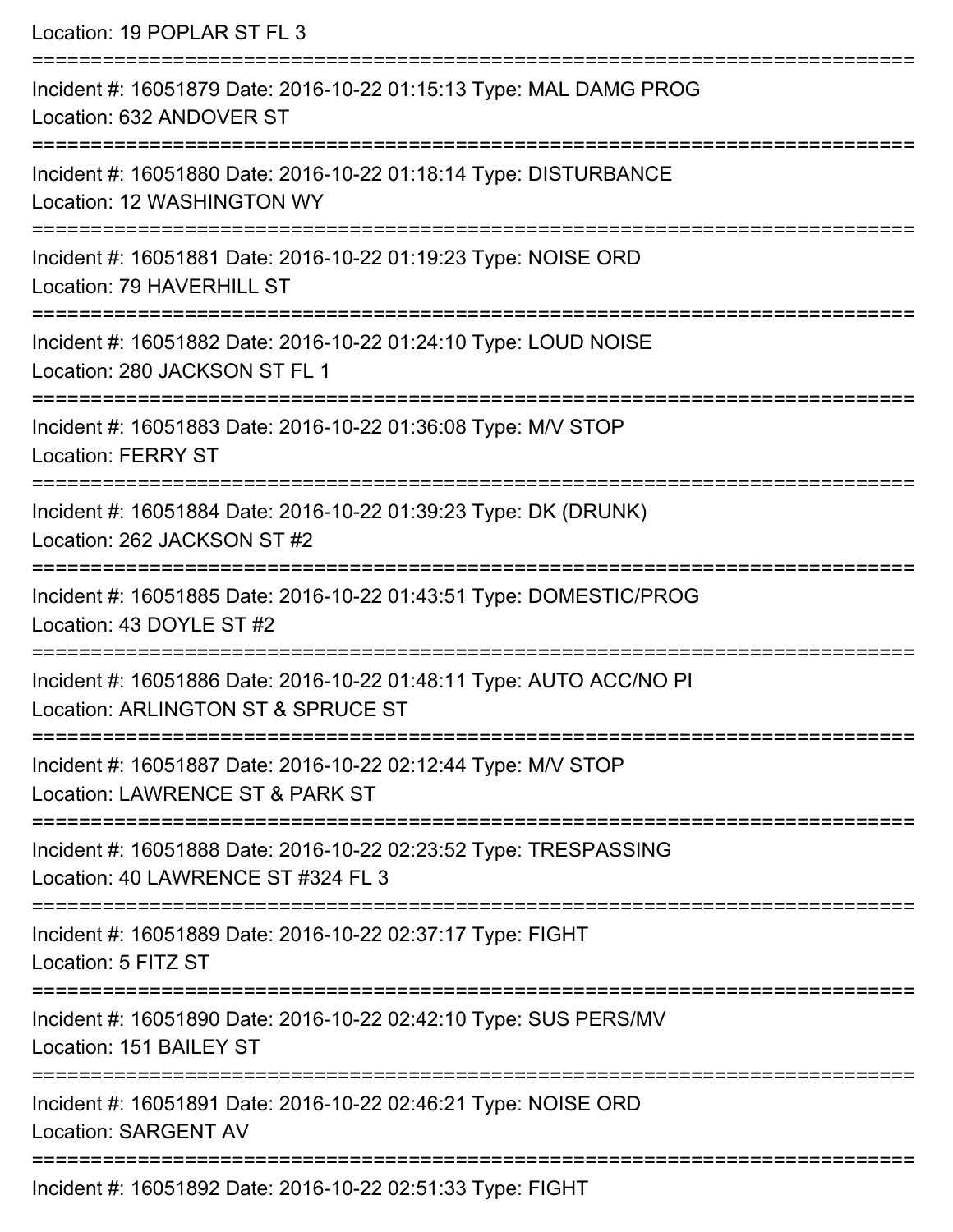| Incident #: 16051893 Date: 2016-10-22 03:23:22 Type: M/V STOP<br>Location: BRADFORD ST & HAMPSHIRE ST                  |
|------------------------------------------------------------------------------------------------------------------------|
| Incident #: 16051894 Date: 2016-10-22 03:24:53 Type: UNWANTEDGUEST<br>Location: 34 DOYLE ST                            |
| Incident #: 16051895 Date: 2016-10-22 03:37:30 Type: UNWANTEDGUEST<br>Location: 56 HANCOCK ST                          |
| Incident #: 16051896 Date: 2016-10-22 03:43:23 Type: M/V STOP<br><b>Location: MARSTON ST</b>                           |
| Incident #: 16051897 Date: 2016-10-22 04:10:44 Type: BUILDING CHK<br>Location: 297 S BROADWAY                          |
| Incident #: 16051898 Date: 2016-10-22 04:16:25 Type: NOISE ORD<br>Location: 14 SARGENT AV                              |
| Incident #: 16051899 Date: 2016-10-22 04:39:13 Type: BUILDING CHK<br>Location: PERROTTA'S SUPER DRUG / 292 PROSPECT ST |
| Incident #: 16051900 Date: 2016-10-22 04:40:11 Type: BUILDING CHK<br>Location: GOMEZ MARKET / 294 PROSPECT ST          |
| Incident #: 16051901 Date: 2016-10-22 04:42:58 Type: M/V STOP<br>Location: HAVERHILL ST & NEWBURY ST                   |
| Incident #: 16051902 Date: 2016-10-22 04:46:40 Type: BUILDING CHK<br>Location: 365 ESSEX ST                            |
| Incident #: 16051903 Date: 2016-10-22 05:33:12 Type: SUS PERS/MV<br>Location: HAFFNER'S GAS STATION / 69 PARKER ST     |
| Incident #: 16051906 Date: 2016-10-22 05:56:02 Type: DOMESTIC/PAST<br>Location: 171 GARDEN ST                          |
| Incident #: 16051904 Date: 2016-10-22 05:58:49 Type: SUS PERS/MV<br>Location: HAFFNERS GAS STATION / 194 S BROADWAY    |
| Incident #: 16051905 Date: 2016-10-22 06:03:55 Type: DISTURBANCE                                                       |

 $L = L! \cdot \cdot \cdot$  50 BBOA BWAY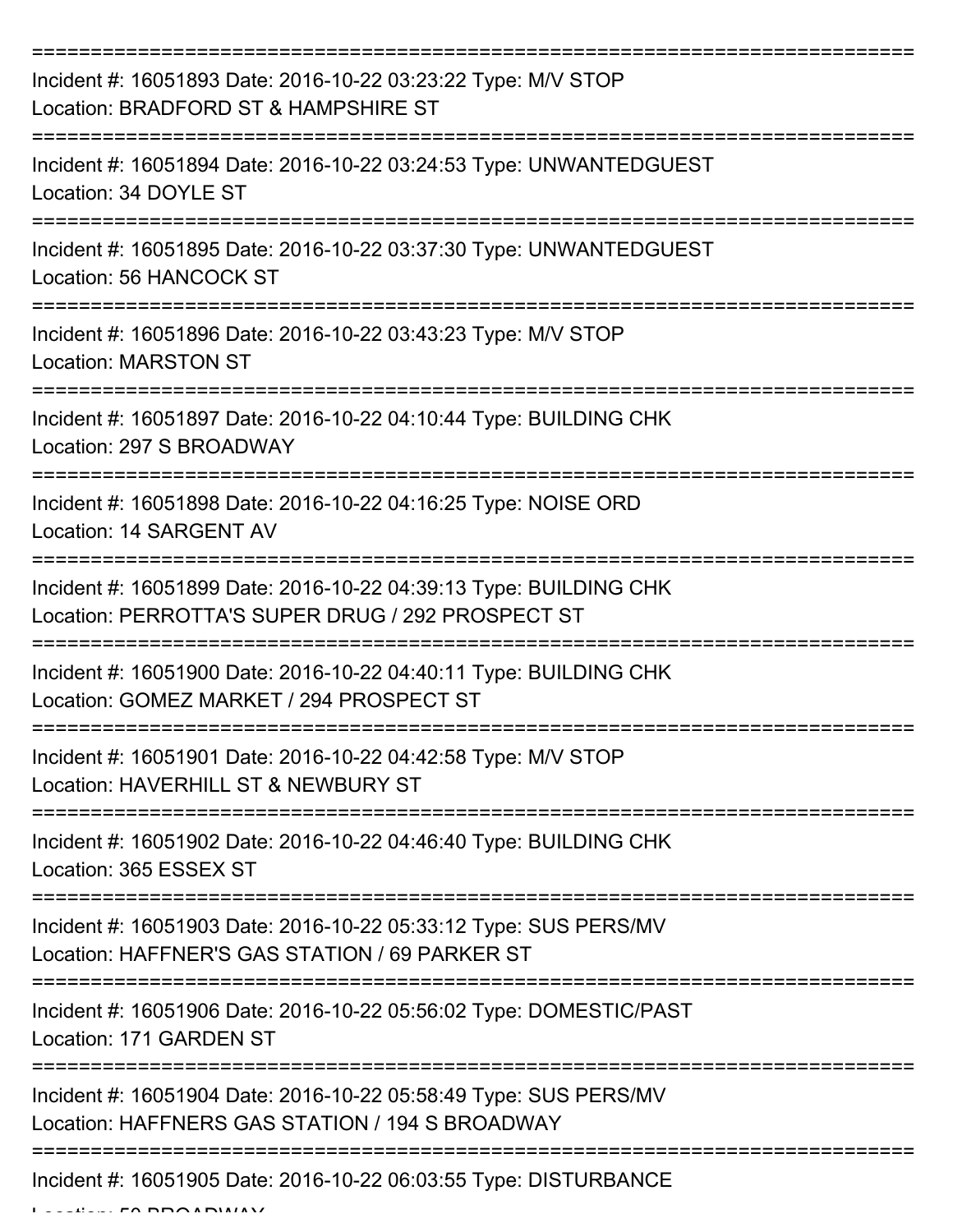| Incident #: 16051907 Date: 2016-10-22 06:46:50 Type: STOL/MV/PAS<br>Location: 111 SPRUCE ST                               |
|---------------------------------------------------------------------------------------------------------------------------|
| Incident #: 16051908 Date: 2016-10-22 07:00:04 Type: M/V STOP<br>Location: 503 BROADWAY                                   |
| Incident #: 16051909 Date: 2016-10-22 07:02:41 Type: M/V STOP<br>Location: S BROADWAY & WEARE ST                          |
| Incident #: 16051910 Date: 2016-10-22 07:07:10 Type: M/V STOP<br>Location: ANDOVER ST & FOSTER ST                         |
| Incident #: 16051911 Date: 2016-10-22 07:08:29 Type: SUS PERS/MV<br>Location: DANA ST & SANBORN ST                        |
| -------------<br>Incident #: 16051912 Date: 2016-10-22 07:10:38 Type: PARK & WALK<br>Location: 0 BROADWAY                 |
| Incident #: 16051913 Date: 2016-10-22 07:16:46 Type: M/V STOP<br>Location: 160 WEST ST                                    |
| Incident #: 16051914 Date: 2016-10-22 07:19:09 Type: CLOSE STREET<br>Location: FOSTER & PARKER                            |
| Incident #: 16051915 Date: 2016-10-22 07:22:15 Type: ALARM/BURG<br>Location: AVILA PLUMBING + HEATING CONT / 112 CROSS ST |
| Incident #: 16051916 Date: 2016-10-22 07:31:38 Type: M/V STOP<br>Location: CEDAR ST & HAMPSHIRE ST                        |
| Incident #: 16051917 Date: 2016-10-22 07:34:57 Type: M/V STOP<br>Location: SAM'S FOOD STORE / 389 BROADWAY                |
| Incident #: 16051918 Date: 2016-10-22 07:35:27 Type: M/V STOP<br>Location: MERRIMACK ST & S UNION ST                      |
| Incident #: 16051919 Date: 2016-10-22 07:44:53 Type: M/V STOP<br>Location: 427 LOWELL ST                                  |
| Incident #: 16051920 Date: 2016-10-22 07:50:50 Type: M/V STOP                                                             |

Location: ANDOVED CT & C BBOADWAY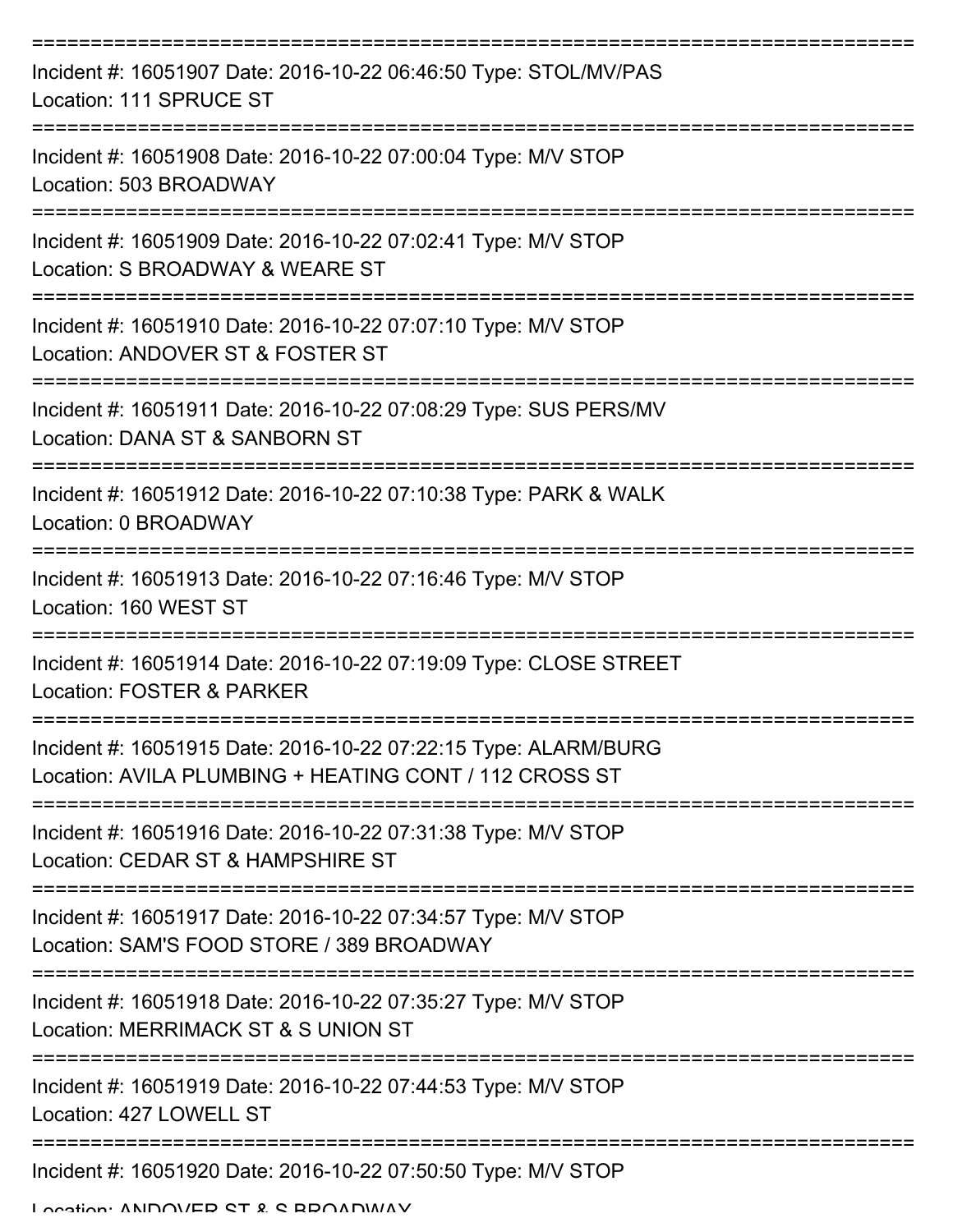| Incident #: 16051925 Date: 2016-10-22 07:53:27 Type: HIT & RUN M/V<br>Location: MCCANN LIQUORS / 253 S UNION ST                    |
|------------------------------------------------------------------------------------------------------------------------------------|
| Incident #: 16051921 Date: 2016-10-22 07:54:08 Type: M/V STOP<br>Location: COMMON ST & NEWBURY ST                                  |
| Incident #: 16051922 Date: 2016-10-22 07:54:47 Type: M/V STOP<br>Location: 170 LAWRENCE ST                                         |
| Incident #: 16051923 Date: 2016-10-22 08:01:20 Type: CLOSE STREET<br>Location: DORCHESTER ST & PHILLIPS ST                         |
| Incident #: 16051924 Date: 2016-10-22 08:03:30 Type: CLOSE STREET<br>Location: ARLINGTON ST & LAWRENCE ST                          |
| Incident #: 16051926 Date: 2016-10-22 08:19:50 Type: INVEST CONT<br>Location: 244 BROADWAY                                         |
| Incident #: 16051927 Date: 2016-10-22 08:24:07 Type: ALARMS<br>Location: 280 MERRIMACK ST                                          |
| Incident #: 16051928 Date: 2016-10-22 08:29:08 Type: ALARM/BURG<br>Location: RESD; REYNIE; DIAZ AND DENISSE ABRE / 25 KATHERINE ST |
| Incident #: 16051929 Date: 2016-10-22 08:39:09 Type: SUS PERS/MV<br>Location: CONGRESS ST & NELSON ST                              |
| Incident #: 16051930 Date: 2016-10-22 08:46:33 Type: STOL/MV/PAS<br>Location: 198 JACKSON ST #6                                    |
| Incident #: 16051931 Date: 2016-10-22 08:55:30 Type: DOMESTIC/PROG<br>Location: AVON ST & BELMONT ST                               |
| Incident #: 16051932 Date: 2016-10-22 08:55:51 Type: FIGHT<br>Location: AVON ST & BELMONT ST                                       |
| Incident #: 16051933 Date: 2016-10-22 09:00:09 Type: INVESTIGATION<br>Location: MCCANN LIQUORS / 253 S UNION ST                    |
| Incident #: 16051934 Date: 2016-10-22 09:17:37 Type: PARK & WALK                                                                   |

Location: BRADFORD ST & BROADWAY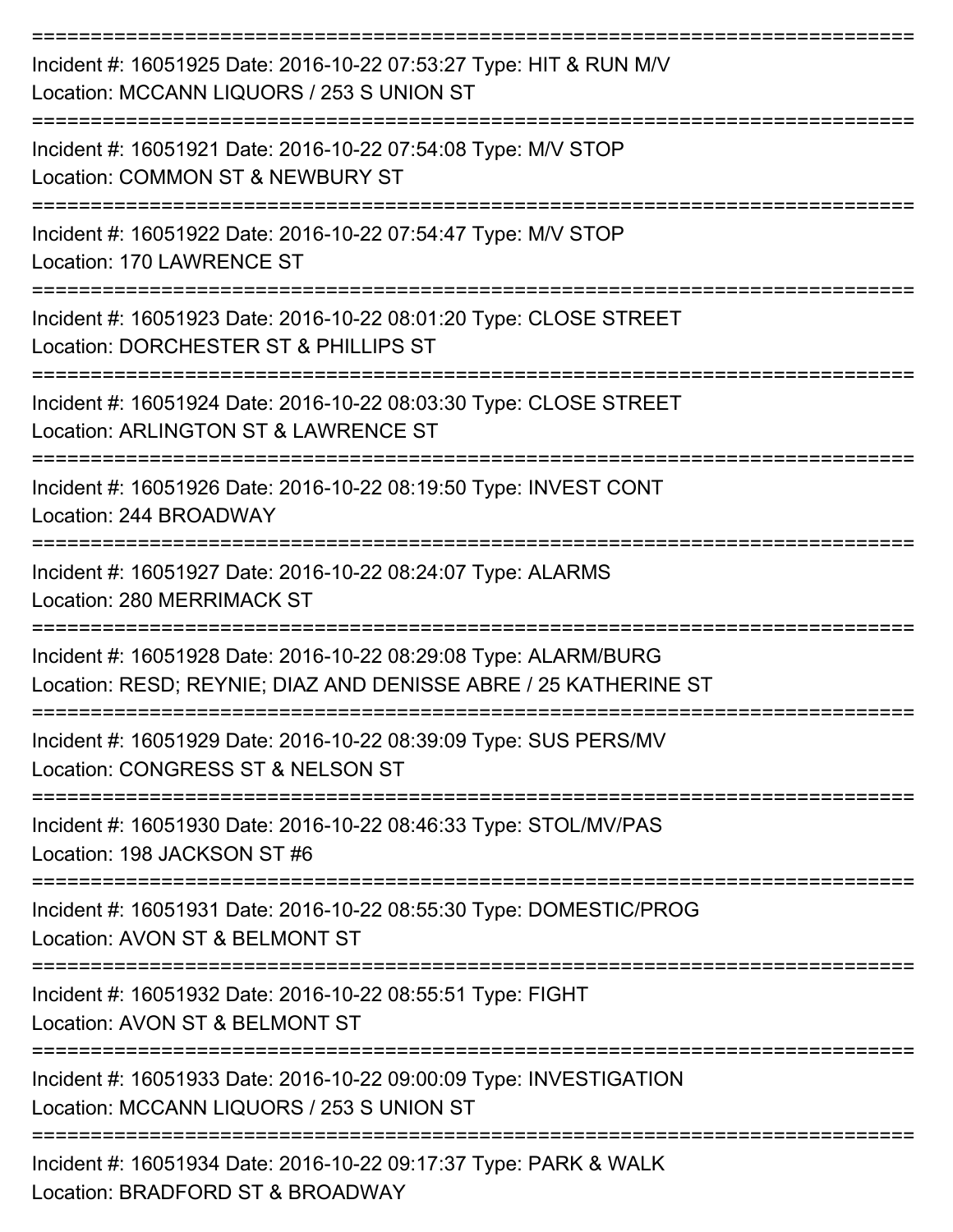| Incident #: 16051935 Date: 2016-10-22 09:21:19 Type: MV/BLOCKING<br>Location: 11 WEARE ST                                           |
|-------------------------------------------------------------------------------------------------------------------------------------|
| =============================<br>Incident #: 16051936 Date: 2016-10-22 09:26:46 Type: DISTURBANCE<br>Location: 5 MT VERNON ST FL 3  |
| Incident #: 16051937 Date: 2016-10-22 09:29:38 Type: UNWANTEDGUEST<br>Location: 51 CEDAR ST #APT1<br>============================== |
| Incident #: 16051938 Date: 2016-10-22 09:55:20 Type: UNWANTEDGUEST<br>Location: 114 HAVERHILL ST FL 1                               |
| Incident #: 16051939 Date: 2016-10-22 10:12:35 Type: SPECIAL CHECK<br>Location: 28 WEARE ST<br>================================     |
| Incident #: 16051940 Date: 2016-10-22 10:35:31 Type: M/V STOP<br>Location: BROADWAY & LOWELL ST                                     |
| Incident #: 16051941 Date: 2016-10-22 10:36:38 Type: M/V STOP<br>Location: BROADWAY & LOWELL ST                                     |
| Incident #: 16051942 Date: 2016-10-22 10:39:17 Type: M/V STOP<br>Location: 178 BROADWAY                                             |
| Incident #: 16051943 Date: 2016-10-22 10:41:08 Type: M/V STOP<br>Location: 170 BROADWAY                                             |
| Incident #: 16051944 Date: 2016-10-22 10:46:13 Type: M/V STOP<br>Location: 70 BROADWAY                                              |
| Incident #: 16051945 Date: 2016-10-22 10:47:15 Type: M/V STOP<br>Location: BROADWAY & LOWELL ST                                     |
| Incident #: 16051946 Date: 2016-10-22 10:50:02 Type: M/V STOP<br>Location: BROADWAY & LOWELL ST                                     |
| Incident #: 16051947 Date: 2016-10-22 10:54:03 Type: M/V STOP<br>Location: BROADWAY & LOWELL ST                                     |
| Incident #: 16051948 Date: 2016-10-22 10:56:17 Type: AUTO ACC/NO PI<br><b>Location: WINTHROP AV</b>                                 |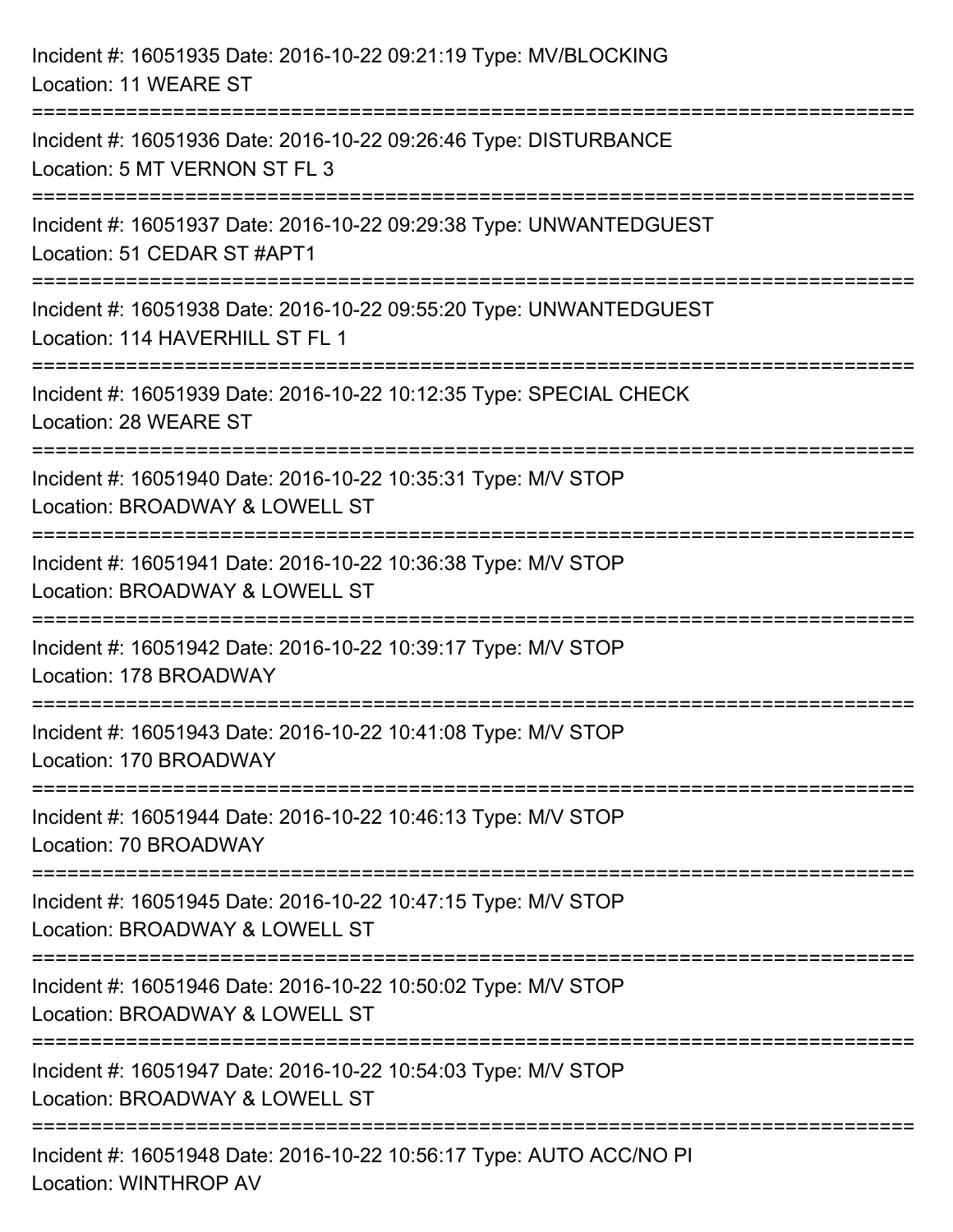| Incident #: 16051949 Date: 2016-10-22 10:59:43 Type: M/V STOP<br>Location: BROADWAY & LOWELL ST                                                  |
|--------------------------------------------------------------------------------------------------------------------------------------------------|
| Incident #: 16051950 Date: 2016-10-22 11:01:21 Type: PARK & WALK<br>Location: BRADFORD ST & BROADWAY                                             |
| Incident #: 16051951 Date: 2016-10-22 11:02:32 Type: MAL DAMAGE<br>Location: MARKET BASKET / 700 ESSEX ST<br>;================================   |
| Incident #: 16051952 Date: 2016-10-22 11:11:25 Type: M/V STOP<br>Location: 205 BROADWAY                                                          |
| Incident #: 16051953 Date: 2016-10-22 11:21:10 Type: INVESTIGATION<br>Location: 521 LOWELL ST FL 2                                               |
| Incident #: 16051955 Date: 2016-10-22 11:26:33 Type: ASSSIT OTHER PD<br>Location: 276 HAMPSHIRE ST                                               |
| Incident #: 16051954 Date: 2016-10-22 11:30:00 Type: AUTO ACC/NO PI<br>Location: 105 ESSEX ST                                                    |
| Incident #: 16051956 Date: 2016-10-22 11:40:38 Type: MV/BLOCKING<br>Location: 34 PARKER ST                                                       |
| Incident #: 16051957 Date: 2016-10-22 11:52:00 Type: LARCENY/PAST<br>Location: MARKET ST & S UNION ST                                            |
| Incident #: 16051958 Date: 2016-10-22 12:13:42 Type: AUTO ACC/PI<br>Location: COMMONWEALTH DR & MARSTON ST<br>---------------------------------- |
| Incident #: 16051960 Date: 2016-10-22 12:25:39 Type: LOST PROPERTY<br>Location: 57 MARBEL                                                        |
| Incident #: 16051959 Date: 2016-10-22 12:26:05 Type: AUTO ACC/NO PI<br><b>Location: ANDOVER ST</b>                                               |
| Incident #: 16051961 Date: 2016-10-22 12:31:39 Type: M/V STOP<br>Location: BRADFORD ST & BROADWAY                                                |
| Incident #: 16051962 Date: 2016-10-22 12:42:52 Type: PARK & WALK<br>Location: BRADFORD ST & BROADWAY                                             |

===========================================================================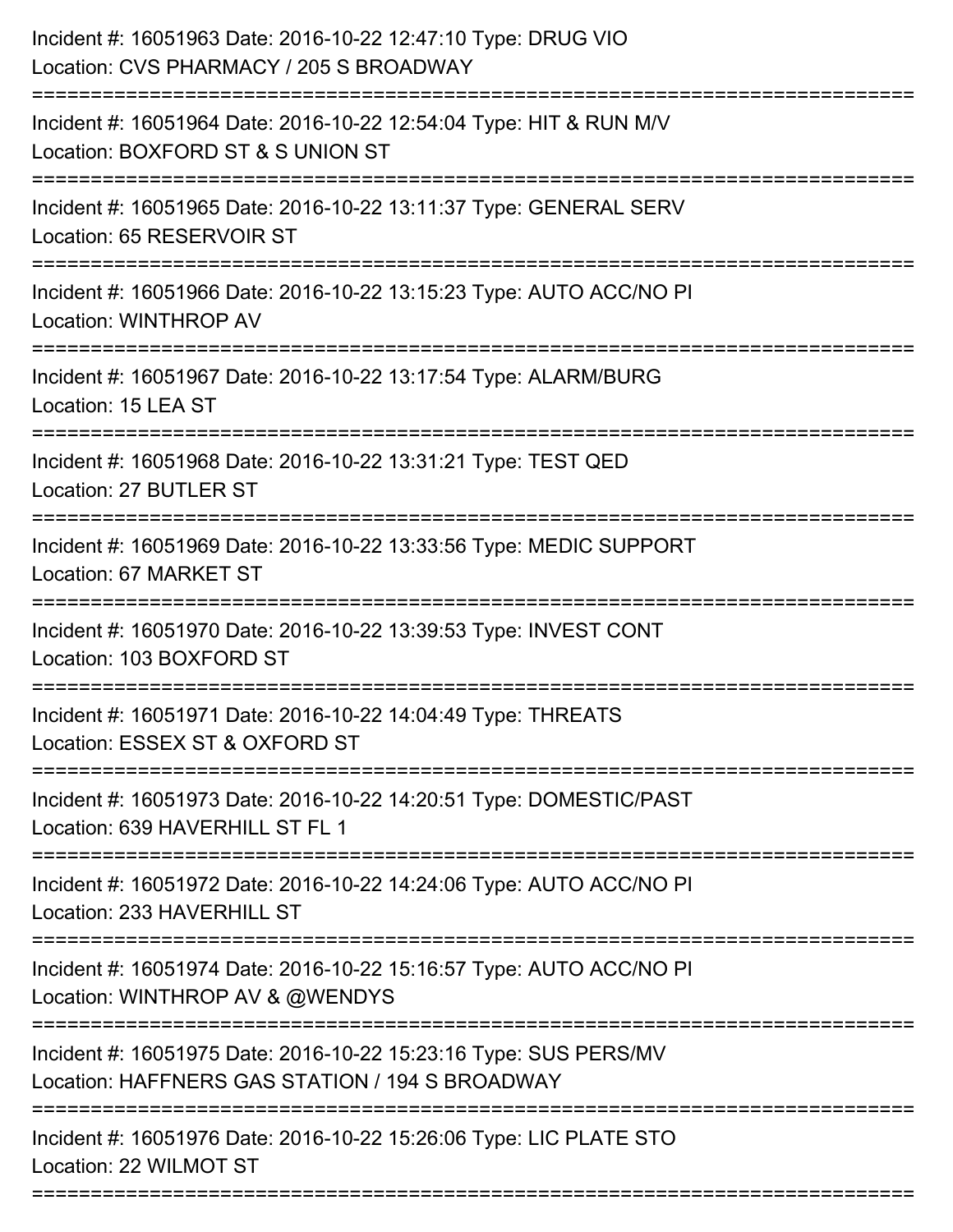Location: 82 AMHERST ST

| Incident #: 16051978 Date: 2016-10-22 15:47:05 Type: ALARM/BURG<br>Location: MENDEZ RESD / 80 KNOX ST                      |
|----------------------------------------------------------------------------------------------------------------------------|
| Incident #: 16051979 Date: 2016-10-22 15:58:49 Type: M/V STOP<br><b>Location: PEMBERTON PARK</b>                           |
| Incident #: 16051980 Date: 2016-10-22 16:12:16 Type: LOST PROPERTY<br>Location: 360 MERRIMACK ST                           |
| Incident #: 16051981 Date: 2016-10-22 16:29:42 Type: M/V STOP<br>Location: E HAVERHILL ST & ELM ST                         |
| Incident #: 16051982 Date: 2016-10-22 16:31:39 Type: 911 HANG UP<br>Location: 4 WINSLOW PL FL 3                            |
| Incident #: 16051983 Date: 2016-10-22 16:34:19 Type: DRUG VIO<br>Location: 337 ESSEX ST                                    |
| Incident #: 16051984 Date: 2016-10-22 17:09:58 Type: SUS PERS/MV<br>Location: MERRIMACK ST & S UNION ST                    |
| Incident #: 16051985 Date: 2016-10-22 17:21:17 Type: ALARM/BURG<br>Location: 276 ESSEX ST                                  |
| ================<br>Incident #: 16051986 Date: 2016-10-22 17:23:56 Type: THREATS<br>Location: 245 BROADWAY #3              |
| Incident #: 16051987 Date: 2016-10-22 17:28:36 Type: M/V STOP<br>Location: 445 ESSEX ST                                    |
| Incident #: 16051988 Date: 2016-10-22 17:29:23 Type: M/V STOP<br>Location: 376 ESSEX ST                                    |
| ========================<br>Incident #: 16051989 Date: 2016-10-22 17:41:51 Type: M/V STOP<br>Location: BROADWAY & CANAL ST |
| Incident #: 16051990 Date: 2016-10-22 17:45:30 Type: M/V STOP<br>Location: MCFARLIN CT & WATER ST                          |
|                                                                                                                            |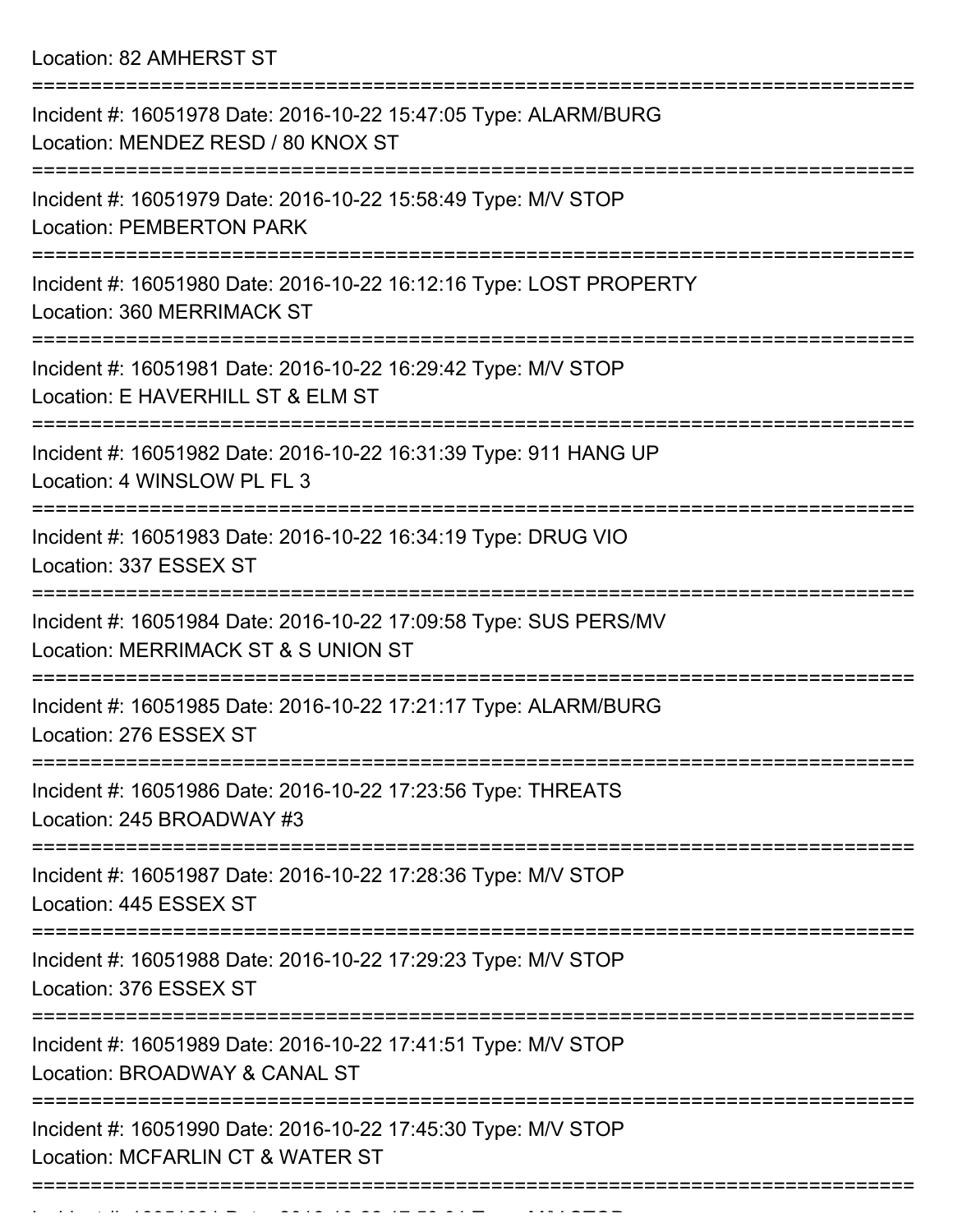| Incident #: 16051992 Date: 2016-10-22 17:50:38 Type: M/V STOP<br>Location: BROADWAY & LOWELL ST                       |
|-----------------------------------------------------------------------------------------------------------------------|
| Incident #: 16051993 Date: 2016-10-22 17:52:27 Type: M/V STOP<br>Location: 700 ESSEX ST                               |
| Incident #: 16051994 Date: 2016-10-22 18:04:44 Type: M/V STOP<br>Location: ALLSTON ST & HIGH ST                       |
| Incident #: 16051995 Date: 2016-10-22 18:05:31 Type: M/V STOP<br>Location: BRADFORD ST & BROADWAY                     |
| Incident #: 16051996 Date: 2016-10-22 18:19:57 Type: HIT & RUN M/V<br>Location: ARLINGTON ST & BROADWAY               |
| Incident #: 16051997 Date: 2016-10-22 18:23:21 Type: HIT & RUN M/V<br>Location: 32 WARREN ST                          |
| Incident #: 16051998 Date: 2016-10-22 18:25:37 Type: ALARM/BURG<br>Location: 2 COMMONWEALTH DR                        |
| Incident #: 16051999 Date: 2016-10-22 18:26:22 Type: ALARM/BURG<br>Location: RESD; WILMARIE MORALES / 68 EASTON ST #1 |
| Incident #: 16052000 Date: 2016-10-22 18:30:05 Type: CK WELL BEING<br>Location: 45 BROADWAY #302                      |
| Incident #: 16052001 Date: 2016-10-22 18:31:29 Type: M/V STOP<br>Location: FERGUSON ST & S BROADWAY                   |
| Incident #: 16052002 Date: 2016-10-22 18:32:35 Type: LOST PROPERTY<br>Location: 328 LOWELL ST FL 1                    |
| Incident #: 16052003 Date: 2016-10-22 18:43:43 Type: M/V STOP<br>Location: BOXFORD ST & WINTHROP AV                   |
| Incident #: 16052004 Date: 2016-10-22 18:44:35 Type: M/V STOP<br>Location: 337 ESSEX ST                               |
|                                                                                                                       |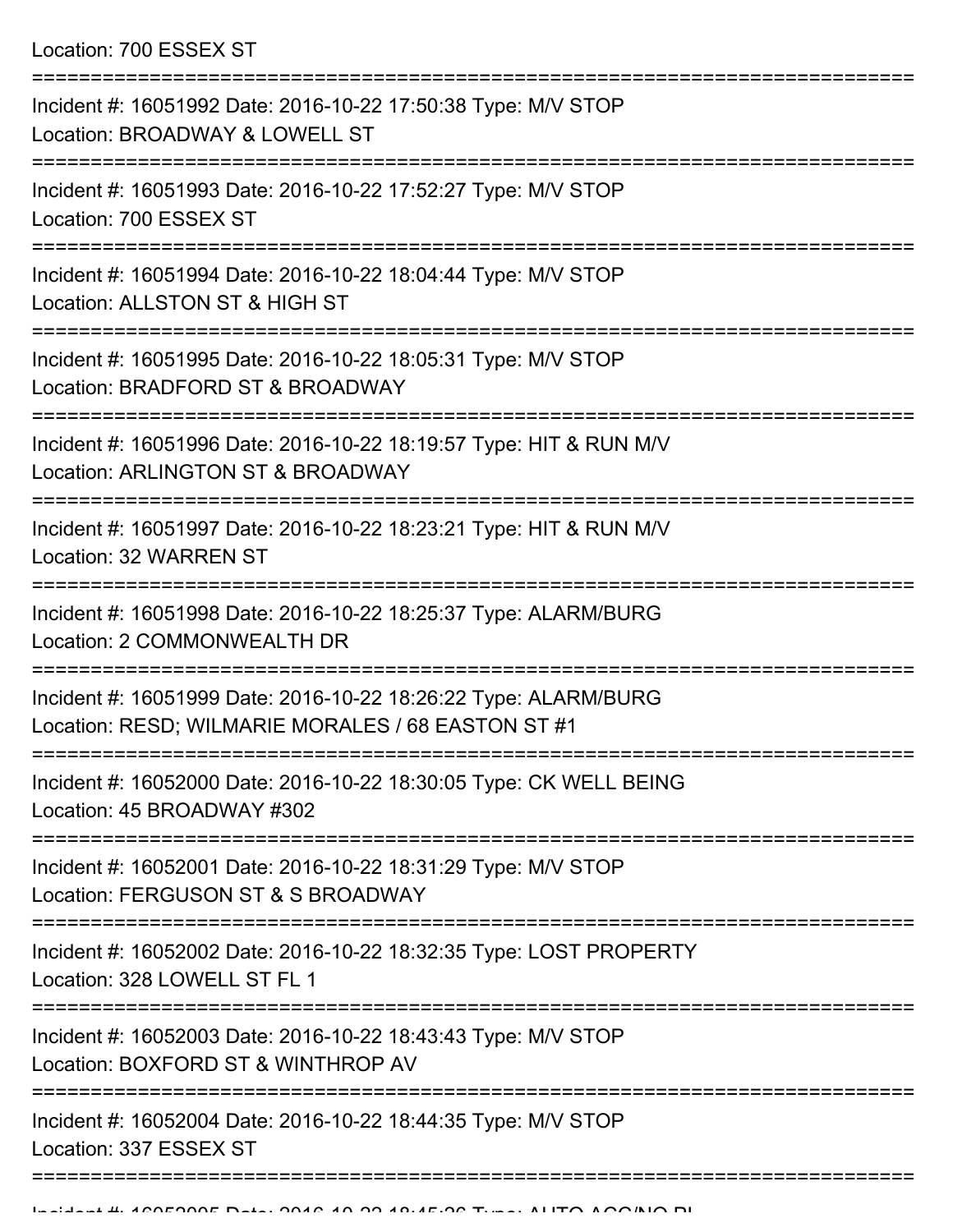Location: 37 DURHAM ST

| Incident #: 16052006 Date: 2016-10-22 18:54:38 Type: M/V STOP<br>Location: CENTRAL BRIDGE / 0 MERRIMACK ST            |
|-----------------------------------------------------------------------------------------------------------------------|
| Incident #: 16052007 Date: 2016-10-22 19:10:11 Type: AUTO ACC/PI<br>Location: DAISY ST & HOLLY ST                     |
| Incident #: 16052008 Date: 2016-10-22 19:14:48 Type: AUTO ACC/NO PI<br>Location: 275 JACKSON ST                       |
| Incident #: 16052009 Date: 2016-10-22 19:14:54 Type: DOMESTIC/PROG<br>Location: 31 KENDALL ST FL 3                    |
| Incident #: 16052010 Date: 2016-10-22 19:28:19 Type: TOW/REPOSSED<br>Location: 101 HOWARD ST #1 FL 1                  |
| Incident #: 16052011 Date: 2016-10-22 19:28:52 Type: DISABLED MV<br>Location: LAWRENCE ST & PARK ST<br>-------------- |
| Incident #: 16052012 Date: 2016-10-22 19:38:49 Type: DRUG OVERDOSE<br>Location: MCDONALDS / 599 ANDOVER ST            |
| Incident #: 16052013 Date: 2016-10-22 19:39:26 Type: SHOTS FIRED<br>Location: 172 COMMON ST                           |
| Incident #: 16052014 Date: 2016-10-22 19:40:27 Type: SUS PERS/MV<br>Location: 1 WENDELL ST                            |
| Incident #: 16052015 Date: 2016-10-22 19:41:21 Type: ALARM/BURG<br>Location: HENNESSEY SCHOOL / 122 HANCOCK ST        |
| Incident #: 16052016 Date: 2016-10-22 19:41:53 Type: AUTO ACC/UNK PI<br>Location: 69 ERVING AV                        |
| Incident #: 16052017 Date: 2016-10-22 20:00:22 Type: MAN DOWN<br>Location: 700 ESSEX ST                               |
| Incident #: 16052018 Date: 2016-10-22 20:02:07 Type: UNKNOWN PROB<br>Location: 60 MELVIN ST                           |
| $I_{\text{no}}$ dent #: 46050040 Deta: 2046 40.22.2012/45 Tune: NOIOF ODD                                             |

Incident #: 16052019 Date: 2016-10-22 20:13:45 Type: NOISE ORD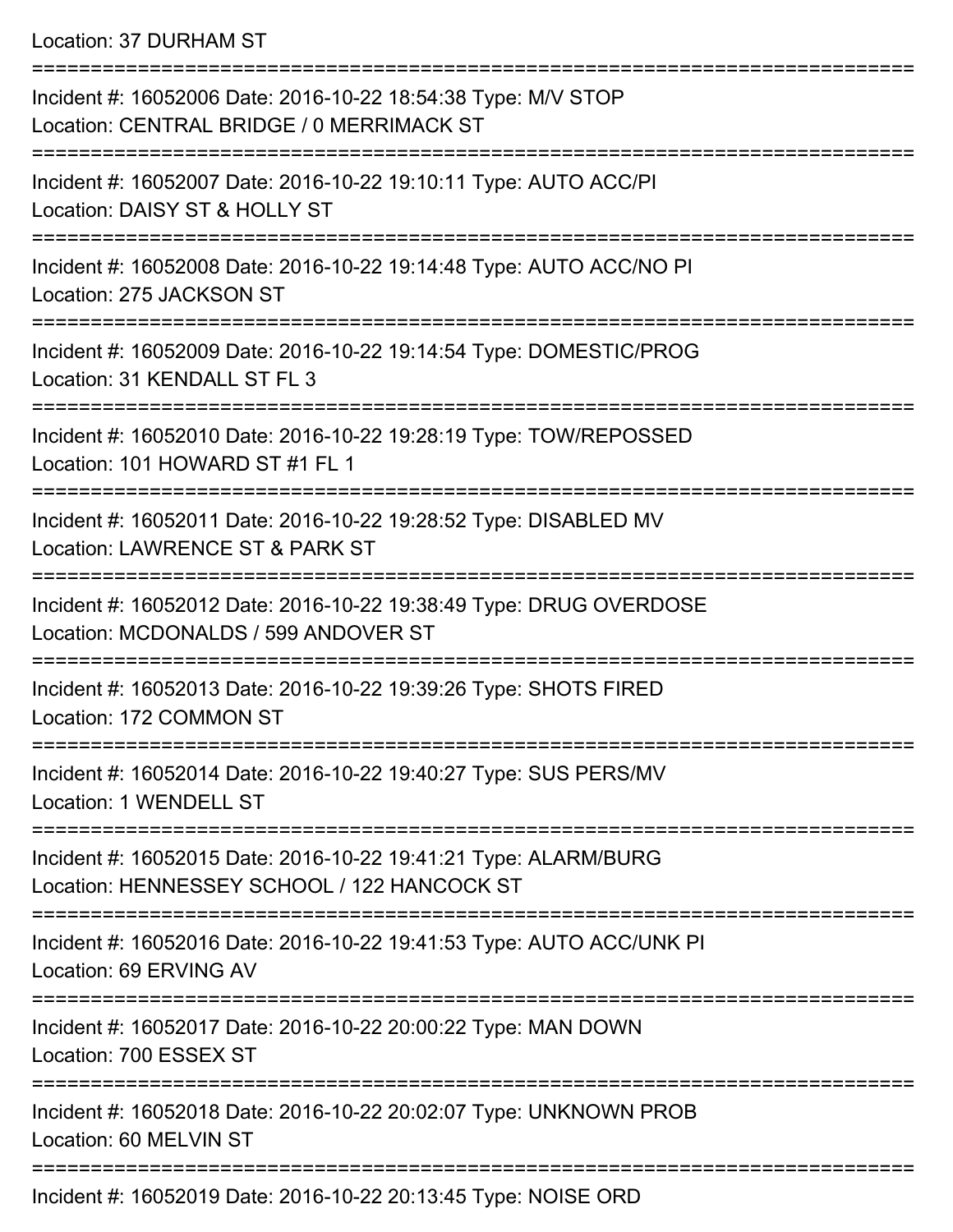| Incident #: 16052020 Date: 2016-10-22 20:14:46 Type: A&B PROG<br>Location: 87 SUMMER ST                                                                             |
|---------------------------------------------------------------------------------------------------------------------------------------------------------------------|
| Incident #: 16052021 Date: 2016-10-22 20:21:37 Type: GENERAL SERV<br>Location: 367 BROADWAY                                                                         |
| Incident #: 16052022 Date: 2016-10-22 20:30:09 Type: RECOV/STOL/MV<br>Location: 20 CHESTNUT ST                                                                      |
| Incident #: 16052023 Date: 2016-10-22 20:38:16 Type: HIT & RUN M/V<br>Location: LOWELL ST & OXFORD ST                                                               |
| Incident #: 16052024 Date: 2016-10-22 20:53:23 Type: UNKNOWN PROB<br>Location: 143 HAVERHILL ST #REAR FL 2<br>:========================<br>======================== |
| Incident #: 16052025 Date: 2016-10-22 20:53:53 Type: HIT & RUN M/V<br>Location: BROADWAY & HAVERHILL ST                                                             |
| Incident #: 16052026 Date: 2016-10-22 20:59:23 Type: NOISE ORD<br>Location: 4 INMAN ST #15 FL 2                                                                     |
| Incident #: 16052027 Date: 2016-10-22 21:06:08 Type: HIT & RUN M/V<br>Location: 321 HAMPSHIRF ST                                                                    |
| Incident #: 16052028 Date: 2016-10-22 21:13:36 Type: DISTURBANCE<br>Location: MONMOUTH ST & PARK ST                                                                 |
| Incident #: 16052029 Date: 2016-10-22 21:57:36 Type: NOISE ORD<br>Location: E HAVERHILL ST & HAMILTON ST                                                            |
| Incident #: 16052030 Date: 2016-10-22 22:20:59 Type: DISTURBANCE<br><b>Location: MARSTON ST</b>                                                                     |
| Incident #: 16052031 Date: 2016-10-22 22:37:34 Type: HIT & RUN M/V<br>Location: 6 WOODLAND ST                                                                       |
| Incident #: 16052032 Date: 2016-10-22 22:38:00 Type: M/V STOP<br>Location: AMESBURY ST & LOWELL ST                                                                  |
| Incident #: 16052033 Date: 2016-10-22 22:48:02 Type: CK WELL BEING                                                                                                  |